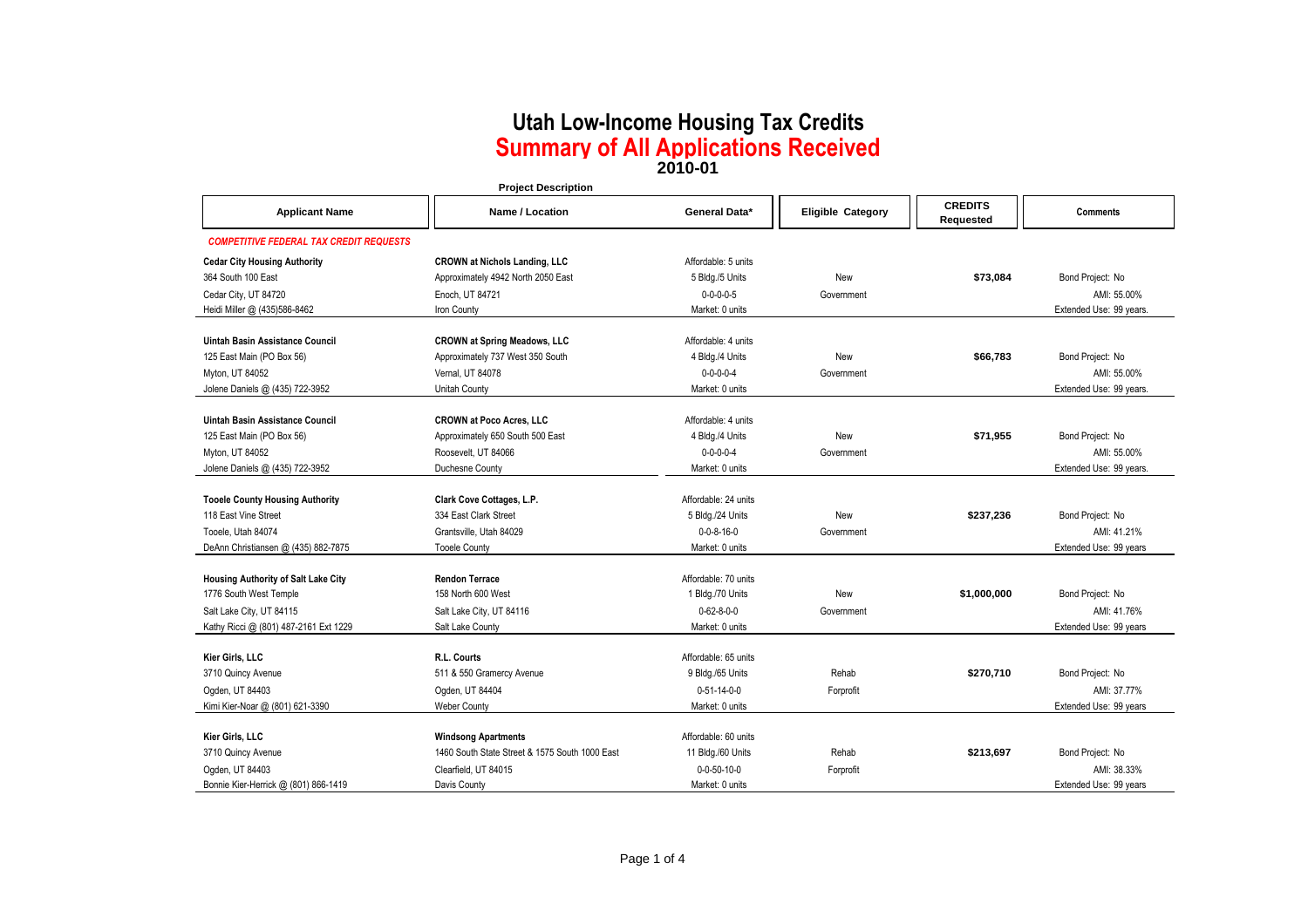**2010-01**

|                                                    | <b>Project Description</b>         |                       |                          |                             |                        |
|----------------------------------------------------|------------------------------------|-----------------------|--------------------------|-----------------------------|------------------------|
| <b>Applicant Name</b>                              | Name / Location                    | General Data*         | <b>Eligible Category</b> | <b>CREDITS</b><br>Requested | <b>Comments</b>        |
|                                                    |                                    |                       |                          |                             |                        |
| <b>Color Country Community Housing, Inc.</b>       | The Ridgeview Apartments           | Affordable: 22 units  |                          |                             |                        |
| 139 North 100 West                                 | 245 Playa Della Rosita             | 5 Bldg./24 Units      | Rehab                    | \$108,284                   | Bond Project: No       |
| St. George, UT 84770                               | Washington, UT 84780               | $0 - 4 - 15 - 3 - 0$  | CHDO                     |                             | AMI: 44.05%            |
| Ty Tippetts @ (435) 673-3131                       | <b>Washington County</b>           | Market: 2 units       |                          |                             | Extended Use: 99 years |
| Neighborhood Nonprofit Housing Corporation         | <b>Vernal Garden Apartments</b>    | Affordable: 48 units  |                          |                             |                        |
| 195 West Golf Course Road, Suite 1                 | Approximately 342 South 1350 West  | 5 Bldg./48 Units      | New                      | \$578,473                   | Bond Project: No       |
| Logan, UT 84321                                    | Vernal, UT 84078                   | 0-12-24-12-0          | <b>CHDO</b>              |                             | AMI: 42.77%            |
| Kim C. Datwyler @ (435) 753-1112, x106             | Uintah County                      | Market: 0 units       |                          |                             | Extended Use: 99 years |
|                                                    |                                    |                       |                          |                             |                        |
| Horizon Development and Management, LLC            | The Springs at Logan River IV      | Affordable: 40 units  |                          |                             |                        |
| 1433 North 1075 West, Suite 104                    | Approximately 1125 West 1700 South | 20 Bldg./40 Units     | New                      | \$739,170                   | Bond Project: No       |
| Farmington, UT 84025                               | Logan, UT 84321                    | $0 - 0 - 0 - 40 - 0$  | Nonprofit                |                             | AMI: 43.00%            |
| Kirt Peterson @ (801) 683-7386                     | Cache County                       | Market: 0 units       |                          |                             | Extended Use: 99 years |
|                                                    |                                    |                       |                          |                             |                        |
| <b>Cottonwood Grove, LLC</b>                       | <b>Cottonwood Grove</b>            | Affordable: 56 units  |                          |                             |                        |
| 1433 North 1075 West, Suite 104                    | Approximately 640 South 800 West   | 28 Bldg./56 Units     | New                      | \$1,000,000                 | Bond Project: No       |
| Farmington, UT 84025                               | Brigham City, UT 84302             | $0 - 0 - 0 - 44 - 12$ | Nonprofit                |                             | AMI: 43.13%            |
| Kirt Peterson @ (801) 683-7386                     | <b>Box Elder County</b>            | Market: 0 units       |                          |                             | Extended Use: 99 years |
| <b>Community Development, Inc.</b>                 | <b>Mt. Catherine Gardens</b>       | Affordable: 48units   |                          |                             |                        |
|                                                    | 1050 West 530 South                | 8 Bldg./48 Units      | New                      | \$752,344                   | Bond Project: No       |
| 4110 Eaton Avenue, Suite A                         |                                    |                       |                          |                             |                        |
| Caldwell, ID 83607                                 | Richfield, UT 84701                | 0-0-20-18-10          | Nonprofit                |                             | AMI: 40.79%            |
| Fred Free @ (208) 459-8522                         | Sevier County                      | Market: 0 units       |                          |                             | Extended Use: 99 years |
| <b>Utah Nonprofit Housing Corporation</b>          | West Jordan Senior Housing II      | Affordable: 72 units  |                          |                             |                        |
| 223 West 700 South, Suite C                        | 7832 South 3200 West               | 1 Bldg./72 Units      | New                      | \$696,595                   | Bond Project: No       |
| Salt Lake City, UT 84101                           | West Jordan, UT 84084              | $0 - 12 - 60 - 0 - 0$ | CHDO                     |                             | AMI: 42.68%            |
| Marion A. Willey @ (801) 364-6117                  | Salt Lake County                   | Market: 0 units       |                          |                             | Extended Use: 99 years |
|                                                    |                                    |                       |                          |                             |                        |
| <b>Mountainlands Community Housing Association</b> | <b>Elmbridge Apartments</b>        | Affordable: 76 units  |                          |                             |                        |
| 1960 Sidewinder Drive, Suite 107                   | 725 North 100 West                 | 7 Bldg./76 Units      | New                      | \$1,000,000                 | Bond Project: No       |
| Park City, UT 84060                                | Heber City, UT 84032               | 0-16-36-24-0          | CHDO                     |                             | AMI: 43.59%            |
| Scott Loomis @ (435) 647-9719                      | <b>Wasatch County</b>              | Market: 0 units       |                          |                             | Extended Use: 99 years |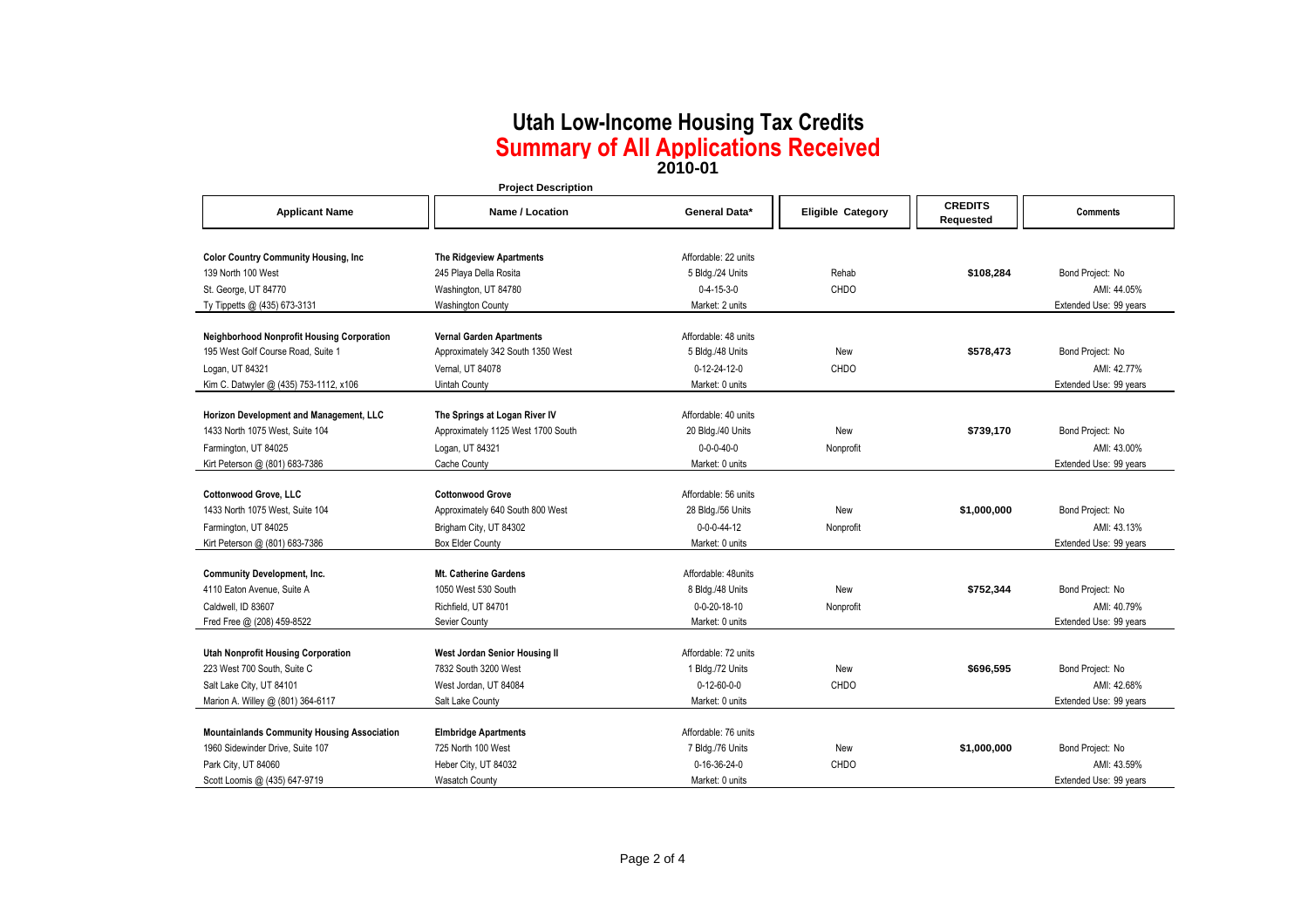**2010-01**

|                                         | <b>Project Description</b>              |                                 |                          |                               |                        |
|-----------------------------------------|-----------------------------------------|---------------------------------|--------------------------|-------------------------------|------------------------|
| <b>Applicant Name</b>                   | Name / Location                         | General Data*                   | <b>Eligible Category</b> | <b>CREDITS</b><br>Requested   | <b>Comments</b>        |
| <b>Cowboy Properties, LC</b>            | <b>Liberty Station Apartments</b>       | Affordable: 52 units            |                          |                               |                        |
| 6440 Wasatch Blvd., Suite 100           | Approximately 1000 South 300 West       | 10 Bldg./56 Units               | New                      | \$898,421                     | Bond Project: No       |
| Salt Lake City, UT 84121                | Heber City, UT 84032                    | $0 - 0 - 0 - 26 - 26$           | Forprofit                |                               | AMI: 42.92%            |
| Mark Cornelius @ (801) 424-4415         | <b>Wasatch County</b>                   | Market: 4 units                 |                          |                               | Extended Use: 99 years |
|                                         |                                         |                                 |                          |                               |                        |
| <b>Housing Authority of Utah County</b> | <b>American Fork Senior Housing</b>     | Affordable: 12 units            |                          |                               |                        |
| 240 East Center Street                  | 35 North 300 East                       | 3 Bldg./12 Units                | New                      | \$147,361                     | Bond Project: No       |
| Provo, UT 84606                         | American Fork, UT 84003                 | $0-12-0-0-0$<br>Market: 0 units | Government               |                               | AMI: 38.50%            |
| Gene Carly @ (801) 373-8333, x108       | Utah County                             |                                 |                          |                               | Extended Use: 99 years |
| <b>Wasatch County Housing Authority</b> | <b>Wasatch Senior Center</b>            | Affordable: 23 units            |                          |                               |                        |
| 188 South Main Street                   | 1150 South 500 East                     | 1 Bldg./23 Units                | New                      | \$263,847                     | Bond Project: No       |
| Heber City, UT 84032                    | Heber City, UT 84032                    | $0 - 21 - 2 - 0 - 0$            | Government               |                               | AMI: 39.17%            |
| Gary McDonald @ (435) 657-3337          | <b>Wasatch County</b>                   | Market: 0 units                 |                          |                               | Extended Use: 99 years |
|                                         |                                         |                                 |                          |                               |                        |
| Alliance Capital, LLC                   | <b>Brigham City Apartments</b>          | Affordable: 72 units            |                          |                               |                        |
| 47 West 300 South                       | 956 South 200 East                      | 4 Bldg./72 Units                | New                      | \$960,807                     | Bond Project: No       |
| Logan, UT 84321                         | Brigham City, UT 84302                  | $0 - 12 - 44 - 16 - 0$          | Forprofit                |                               | AMI: 39.89%            |
| Eric Lofthouse @ (435) 770-8838         | <b>Box Elder County</b>                 | Market: 0 units                 |                          |                               | Extended Use: 99 years |
| G, G & D Woodruff, LLC                  | <b>Woodruff Apartments</b>              | Affordable: 50 units            |                          |                               |                        |
| 437 North Center Street                 | 235 South 200 East                      | 1 Bldg./50 Units                | Rehab                    | \$414,652                     | Bond Project: No       |
| Salt Lake City, UT 84103                | Salt Lake City, UT 84111                | 14-21-15-0-0                    | Forprofit                |                               | AMI: 42.66%            |
| Gary Nordhoff @ (801) 860-2426          | Salt Lake County                        | Market: 0 units                 |                          |                               | Extended Use: 99 years |
| Wasatch Advantage Group, LLC            | <b>Tuscany Villas Senior Apartments</b> | Affordable: 76 units            |                          |                               |                        |
| 26440 La Alameda, Suite 370             | 7442 South Bingham Junction Blvd.       | 1 Bldg./76 Units                | New                      | \$930,475                     | Bond Project: No       |
| Mission Viejo, CA 92691                 | Midvale, UT 84047                       | $6 - 52 - 18 - 0 - 0$           | Forprofit                |                               | AMI: 44.22%            |
| Tony Hladek @ (949) 367-1393            | Salt Lake County                        | Market: 0 units                 |                          |                               | Extended Use: 99 years |
|                                         |                                         |                                 |                          |                               |                        |
| <b>Garrison Development Company</b>     | <b>Fireclay Apartments</b>              | Affordable: 54 units            |                          |                               |                        |
| 416 East 3rd Street                     | Approximately North Gilbride Ave        | 1 Bldg./54Units                 | New                      | \$889,580                     | Bond Project: No       |
| Kansas City, MO 64106                   | Murray, UT 84107                        | $0-18-27-9-0$                   | Forprofit                |                               | AMI: 45.72%            |
| Gary Hassenflu @ (816) 474-4857         | Salt Lake County                        | Market: 0 units<br>$-11$        |                          | $\mathbf{A}$<br>$\sim$ $\sim$ | Extended Use: 99 years |

**Total Competitive Housing Credits Requested: \$11,313,474**